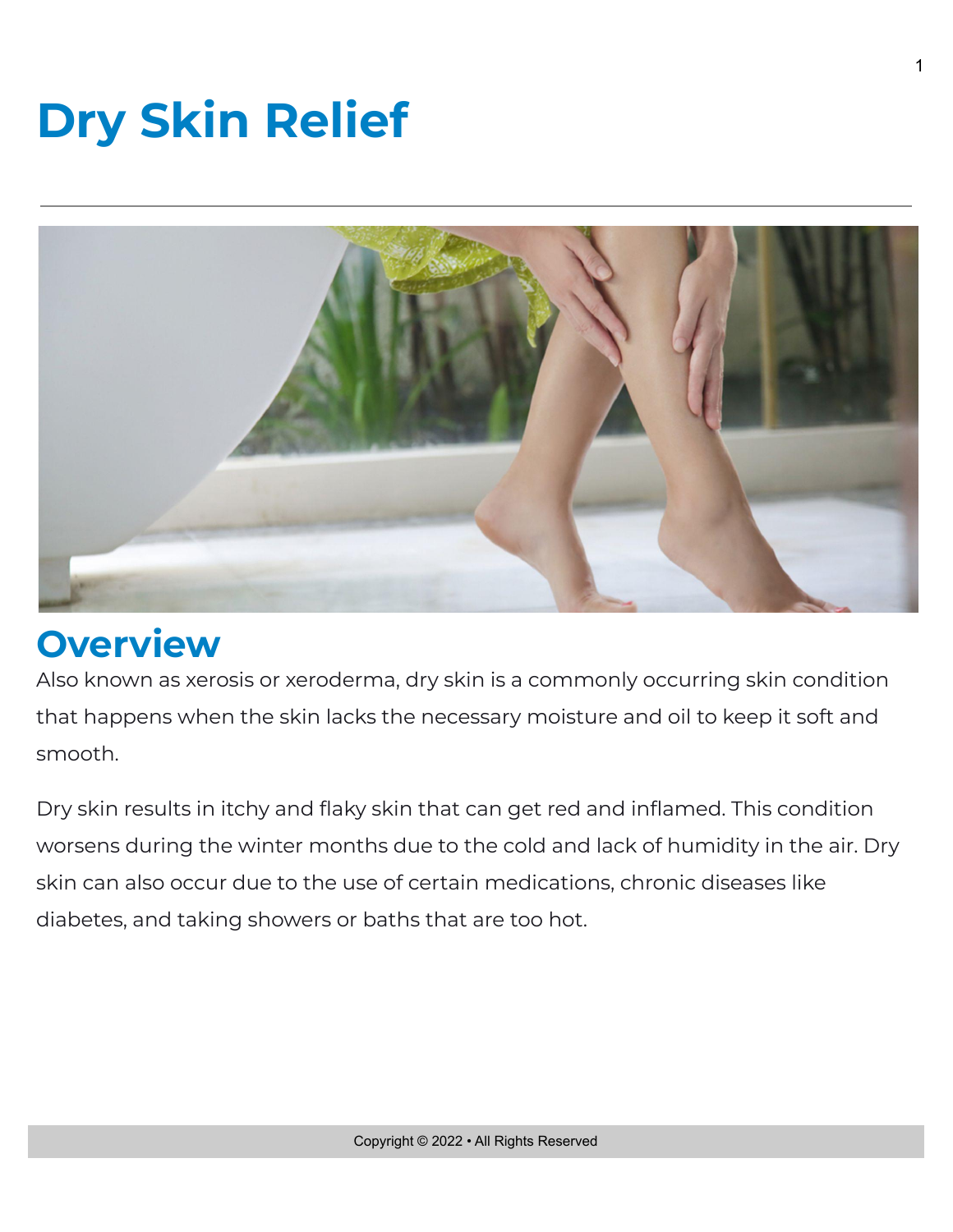## **How is Dry Skin Treated?**

Your dermatologist can accurately diagnose the symptoms and severity of your dry skin and create a treatment plan that's right for you. During your appointment, your dermatologist will look at:

- Your medical history as well as your family history
- Perform a physical exam and evaluate your skin
- Review your medication list
- Review lifestyle factors such as frequency of bathing and types of soaps and products used

## **The Best Tips for Dry Skin Relief**

Dry skin, if left untreated, can cause itchiness, flaky skin, redness, and inflammation. Here are some dermatologist tips and recommendations that can help improve the symptoms of your dry skin:

- 1. **Limit the number of showers or baths you take.** In general, dermatologists recommend limiting showers and baths to once daily. Decreasing the amount of time spent in the shower along with the temperature of the water (warm instead of hot) can help reduce moisture loss.
- 2. **Switch to mild or gentle cleansers which are fragrance-free.** Many of the popular soaps can be harsh on the skin and strip the skin of its natural oils. Dermatologists recommend applying cleanser only to areas of need and rinsing away all soaps and cleansers prior to drying off.
- 3. **Apply a moisturizer right after your shower or bath to seal in the moisture**. Your dermatologist will recommend certain moisturizers which contain